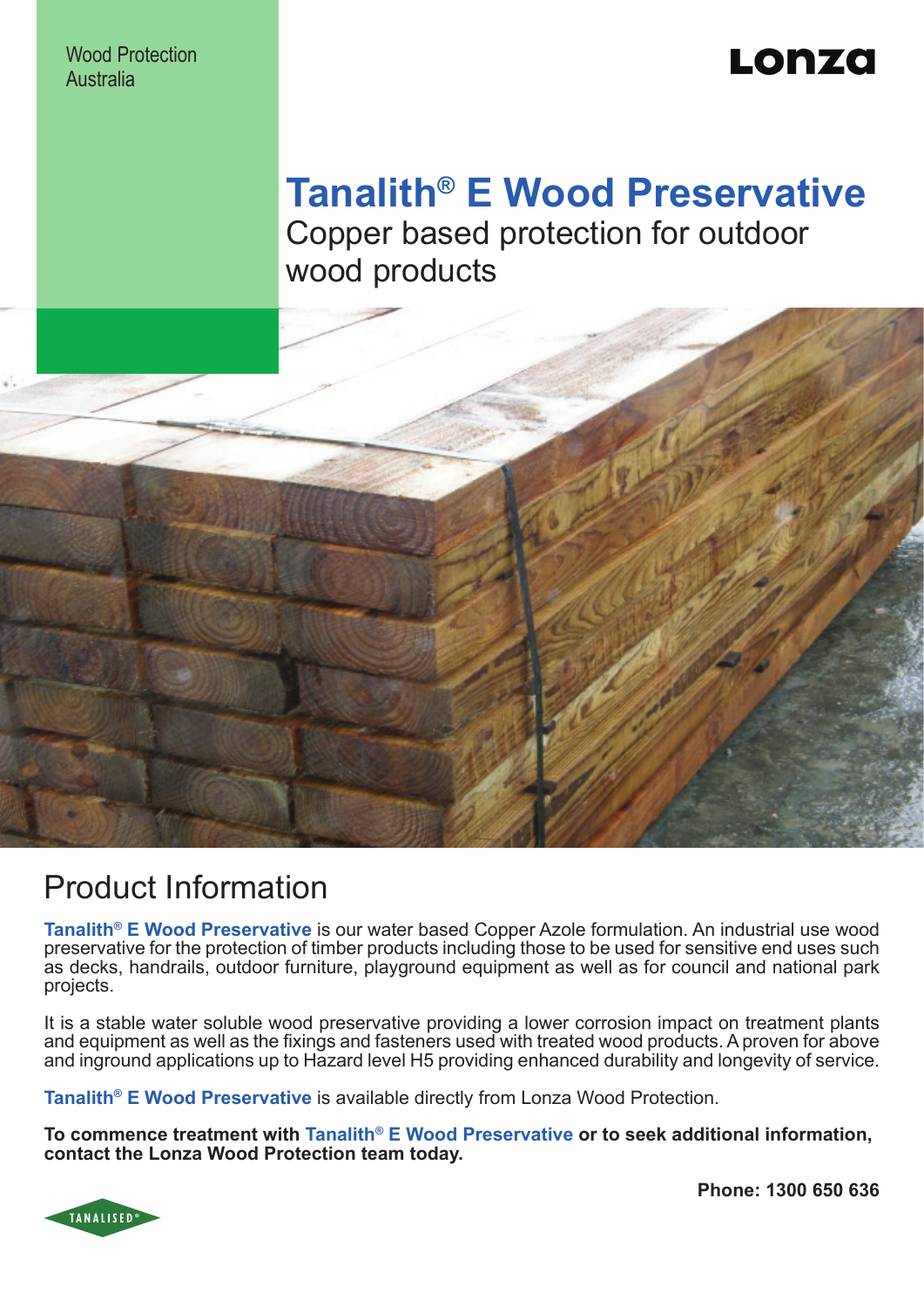### Wood Protection Australia

# Lonzo

## **Tanalith® E Wood Preservative** Technical Information



### **FUNCTION**

Tanalith® E Wood Preservative is a water-soluble, chromium and arsenic free wood preservative designed for industrial application using a purpose-built vacuum/pressure treatment plant.

Use of pressure treatment allows the preservative to be forced deep into the wood to give long lasting protection against insects (such as borers and termites) and decay fungi.

Tanalith® E Wood Preservative has been approved by APVMA as an industrial use wood preservative. Tanalith® E Wood Preservative contains copper, an element widely recognised for its fungicidal properties as well as providing protection against termites and other insects. The additional co-biocide tebuconazole is a modern triazole type fungicide compound which provides protection against a wide range of decay fungi.

### **CHEMICAL & PHYSICAL PROPERTIES**

| Active                  | 12.4% w/w (16.1% w/v) Copper (Cu) present     |  |  |  |  |
|-------------------------|-----------------------------------------------|--|--|--|--|
| Constituents:           | as cupric carbonate.ethanolamine complex      |  |  |  |  |
|                         | 6.4g/L tebuconazole (CAS 107534-96-3)         |  |  |  |  |
| Appearance:             | Deep blue liquid                              |  |  |  |  |
| Odour:                  | Slight amine odour.                           |  |  |  |  |
| Density: 1.3g/ml @ 20°C |                                               |  |  |  |  |
| Flash Point:            | Non flammable                                 |  |  |  |  |
| Viscosity:              | 225 centipoise @ 20°C                         |  |  |  |  |
| pH:                     | 9.2 $\omega$ 5% concentration                 |  |  |  |  |
| Reactivity:             | May react with oxidising materials and strong |  |  |  |  |
|                         | acids. Corrosive to copper metal and copper   |  |  |  |  |
|                         | based alloys.                                 |  |  |  |  |
|                         |                                               |  |  |  |  |

### **DIRECTIONS FOR USE**

#### **Treatment Solution**

Tanalith® E Wood Preservative is diluted with water to an appropriate concentration for the hazard class intended for the timber product and the process used for treatment. Ensure treatment solutions are thoroughly mixed as they may separate into phases during storage.

### **Preparation of Timber**

Timber to be treated should be clean, dry and free of decay and insect attack. Sawn Radiata pine should be either air or kiln dried to less than 20% moisture content, prior to treatment. For round wood (posts, piles, poles) it is possible to treat steamed wood although APM (alternating pressure method) is not recommended. Consult Lonza Wood Protection for specific advice in these cases and for the treatment of other species.

#### **Treatment of Timber**

As a variety of treatment processes are used commercially, you should seek specific details from your Arch Wood Protection technical representative. Use of Bethell (full cell) or Modified (modified full cell) type schedules is normally recommended. Other more extreme schedules may be possible in certain circumstances. Consult your Lonza Wood Protection technical advisor for further details. After treatment, timber must be held on a sealed drip-pad until all dripping ceases.Collected drip should be returned to the treatment plant for re-use. Avoid cross contamination with other preservatives as this may contribute to sludge formation.

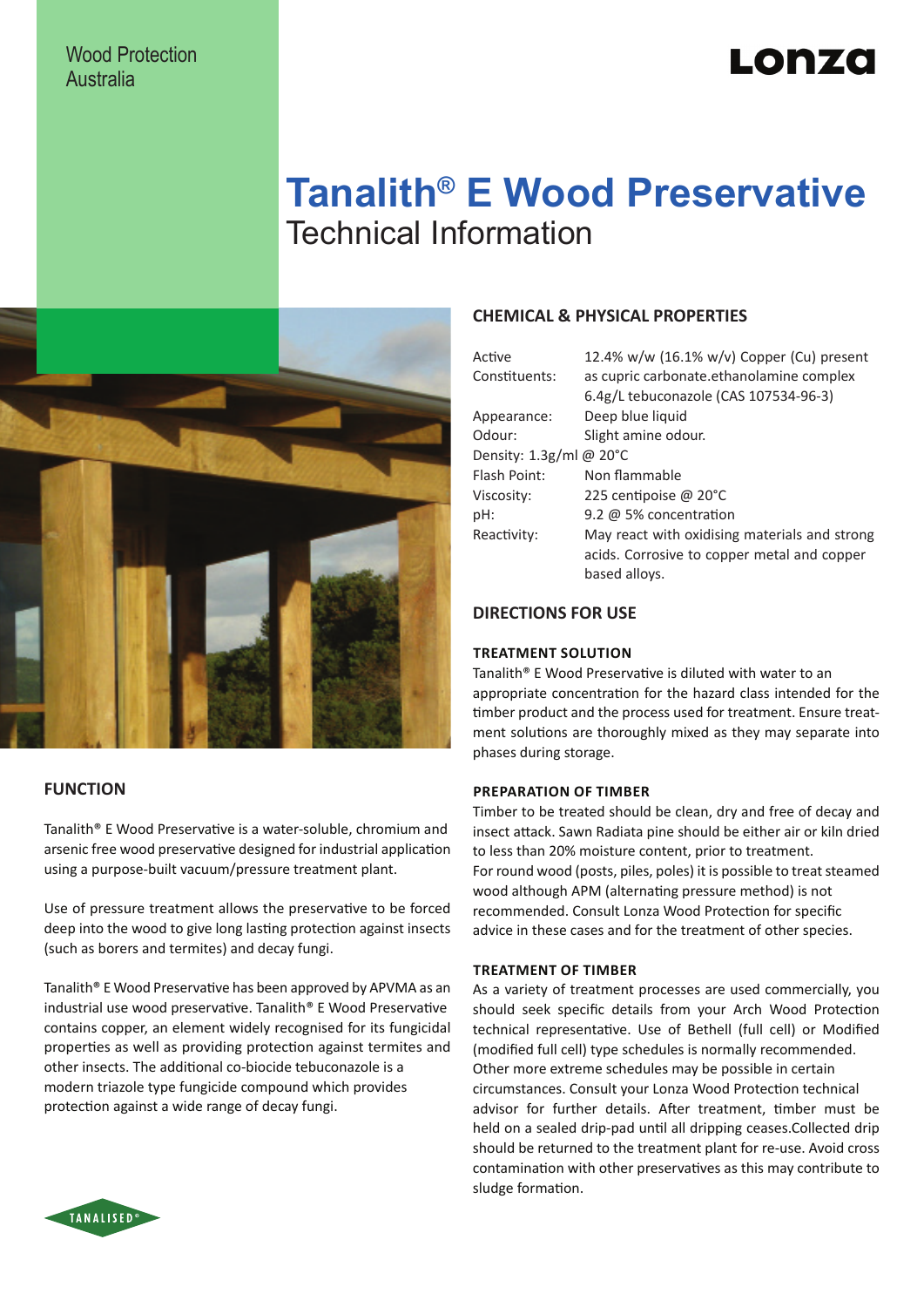### Wood Protection Australia

# Lonzo

## **Tanalith® E Wood Preservative** Technical Information



It is recommended to hold timber for at least 2 days after treatment before kiln drying. Kiln redrying schedule should be moderate only (60º/90º max).

| Hazard<br>Class                    | Minimum analytical<br>retention, %m/m(1) |          | Minimum retention $kg/m^3$ ,<br>(Tanalith® E Wood Preservative<br>Concentrate), |                |  |
|------------------------------------|------------------------------------------|----------|---------------------------------------------------------------------------------|----------------|--|
|                                    | Softwood                                 | Hardwood | Softwood <sup>(2)</sup>                                                         | Hardwood $(2)$ |  |
| H <sub>3</sub>                     | 0.229                                    | 0.28     | 9.48                                                                            | 22.07          |  |
| H4                                 | 0.416                                    | 0.499    | 17.23                                                                           | 38.66          |  |
| H <sub>5</sub>                     | 0.759                                    | 1.082    | 31.24                                                                           | 84.29          |  |
| 1 - As per AS1604.1 - 2012.        |                                          |          |                                                                                 |                |  |
| 2 - Minimum retention as per label |                                          |          |                                                                                 |                |  |

### **TABLE 1. PRESERVATIVE RETENTION GUIDE**

The figures provided above for minimum charge retention are provided as a guide only and do not take into account variations of density and/or sapwood content. Seek specialist advice regarding your resource, for the recommended net  $kg/m<sup>3</sup>$ charge retention from your Lonza Wood Protection representative.

### **3.4 Plant and Engineering Requirements**

Tanalith® E is suitable for use in vacuum pressure impregnation plants with little or no modification. The solution is corrosive to brass and other copper alloys so any yellow metal components need to be changed to stainless steel. While it is possible to operate both Tanalith® E and CCA in the one facility, specific engineering modifications and operation procedures are required as the solutions are not compatible. Consult your Lonza Wood Protection representative for further details.

#### **3.5 Other Recommendations**

Use of sterilants in the treatment solutions is recommended. The product is formulated with an anti-foam additive. However some plants may require additional anti-foam agent. Consult your Lonza Wood Protection technical advisor for further details.

### **SAFETY AND HANDLING**

#### **Handling the product**

Tanalith® E Wood Preservative is harmful if swallowed, and may be irritating to eyes and skin. Use of appropriate personal protective equipment, sensible work clothing and work practices are important to ensure the safe use of this product. Refer SDS prior to use.

### **Transport and storage**

UN No: 3082, Environmentally Hazardous Substance, Liquid, N.O.S. ADG Class 9, Packaging Group III, Hazchem Code: 2X Refer SDS prior to use

### **Storage**

Store the concentrate in secure bunded areas in the original containers or purpose built tanks (polyethylene or stainless steel only). Protect all concentrate from freezing. Prevent any contact with acids or oxidizing materials. The diluted product can be stored in mild steel or polyethylene tanks conforming to relevant standards. Brass or aluminium fittings should be avoided.

### **Spills and Disposal**

Contain spillage with sand, sawdust or other suitable absorbent. Prevent the spill entering drains or waterways. Pump any recoverable liquid into suitable containers for re-use or disposal. Absorb residue with sawdust or other absorbent and collect for disposal by way of an approved landfill. Do not burn contaminated wastes as toxic fumes and residues may be produced.